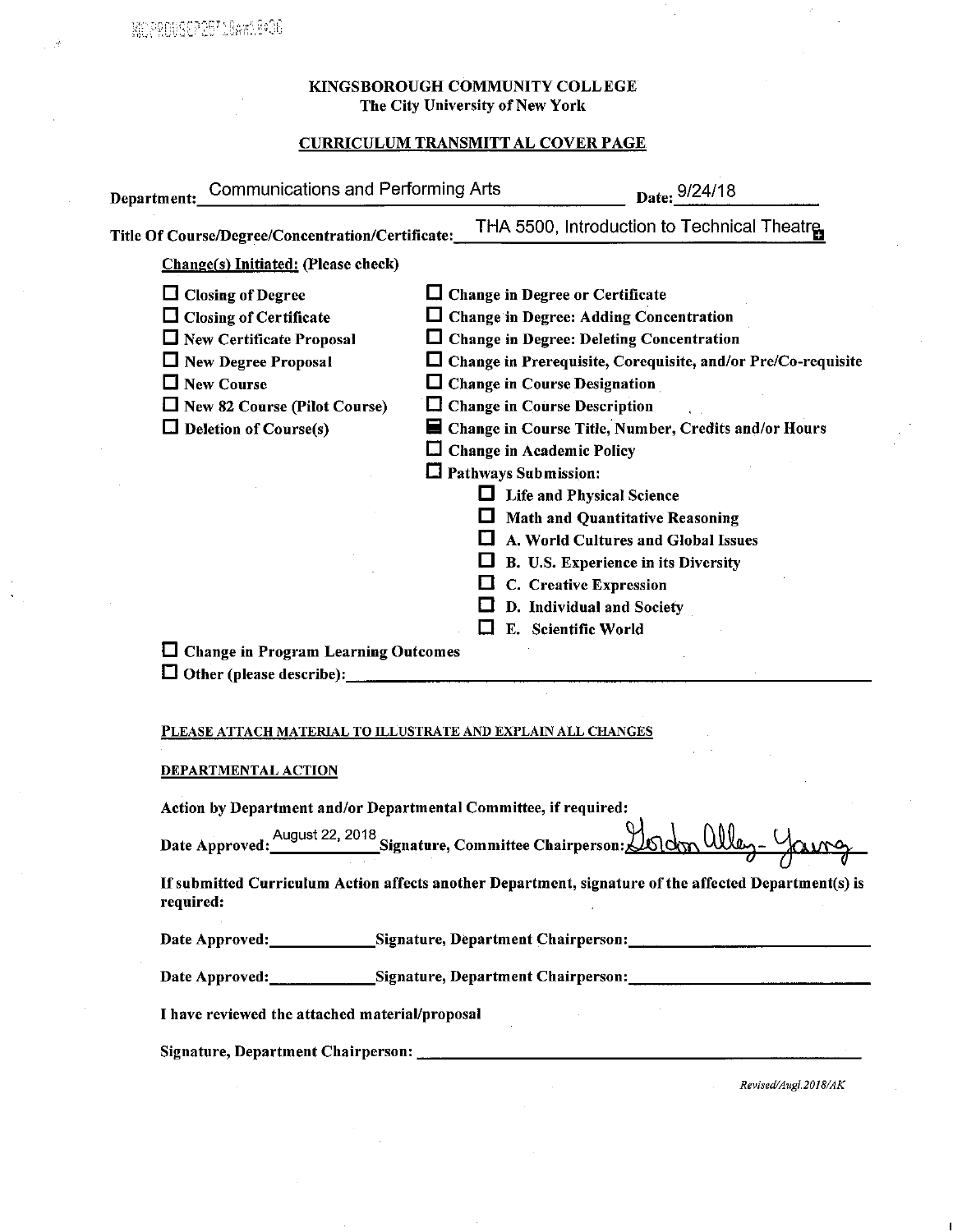

| TO:          | Fall 2018 Curriculum Committee                 |
|--------------|------------------------------------------------|
| <b>FROM:</b> | Department of Communications & Performing Arts |
| DATE:        | 08/22/2018                                     |
| RE:          | Change in Contact/Course Hours                 |

The Department of Communications & Performing Arts is proposing a change in Contact/Course Hour for THA 55: Introduction to Technical Theatre.

| <b>FROM:</b> | 3 credits, 3 hours                                |
|--------------|---------------------------------------------------|
| TO:          | 3 credits, 4 hours (2 hours lecture, 2 hours lab) |

# **RATIONALE FOR CHANGE:**

Time and space for two weekly hours of laboratory practice needs to be built into the course by reducing the classroom lecture hours from three hours a week to two and supplementing the two lecture hours with two hours of laboratory time. The objective of doing this is to allow the students to apply the theories learned in the two hours lecture weekly component of the course in a supervised setting. The course instructor, a scholar and working professional in technical theatre, would supervise and offer guidance during the lab hours.

In the original model of the course, with three hours of lecture, the practical information would have to be condensed into short verbal examples, video clips, or showing the classroom scaled models of the equipment and/or theatre structures (e.g., a miniature version of a lighting setup, a miniature version of a theatrical stage) that they would expect to find when working in real-life theatre spaces. In the revised version of this course the lecture would be reduced to two hours a week from three by excerpting the short verbal examples, video clips, and brief demonstrations of scaled models, that would be previously discussed in brief in a lecture classroom, and placing them into actual theatre spaces with equipment and building them into hand-on learning projects where students actually get to program/use equipment, draft plans, and create required stage setups and set pieces for theatre shows.

Talking about practical aspects of theatre is not ideal because the objective of this course is that every student should be able to do some of the hands-on basics of each of the areas of technical theatre (e.g., scenic design, construction, drafting, rigging, sewing, lighting sound, painting). The reason they need to be able to do these technical theatre basics is threefold: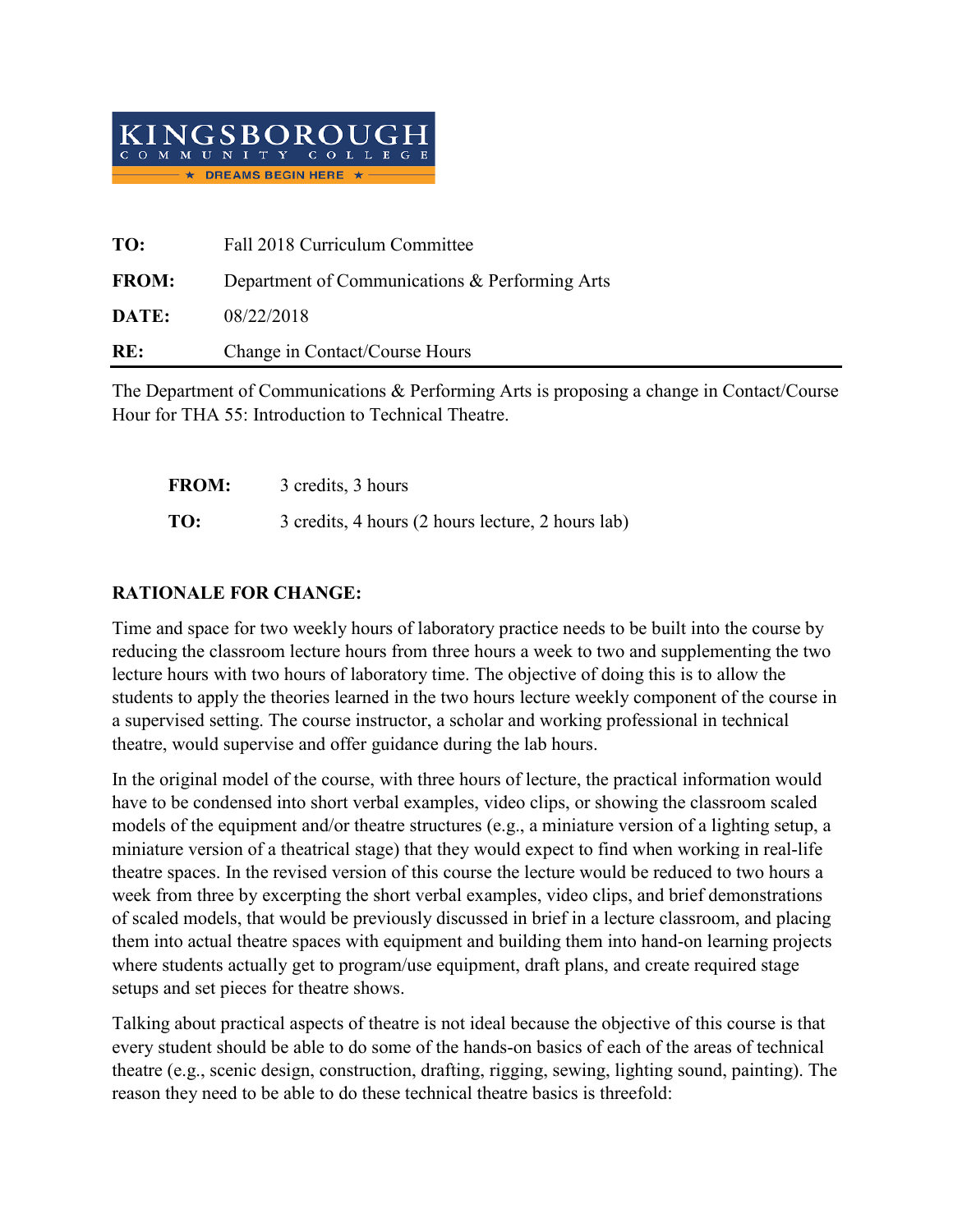- (1) all theatre majors have to complete three credits of THA 41 Theatre Practicum at KCC where they will need to do practical hands-on work in all of these technical areas and having actual experience facilitates the students' transition to THA 41
- (2) Students who graduate with their degree in Theatre from KBCC, even those majors who specialize in performance (acting), who go directly into the theatre world after graduation will inevitably have to do technical theatre work in order to support themselves
- (3) Students who graduate with their degree in Theatre from KBCC will be required to do more in-depth practicums at four-year colleges and having laboratory hours in this course will help ensure their success in these practicums as it will allow them more opportunities to master technical theatre skills.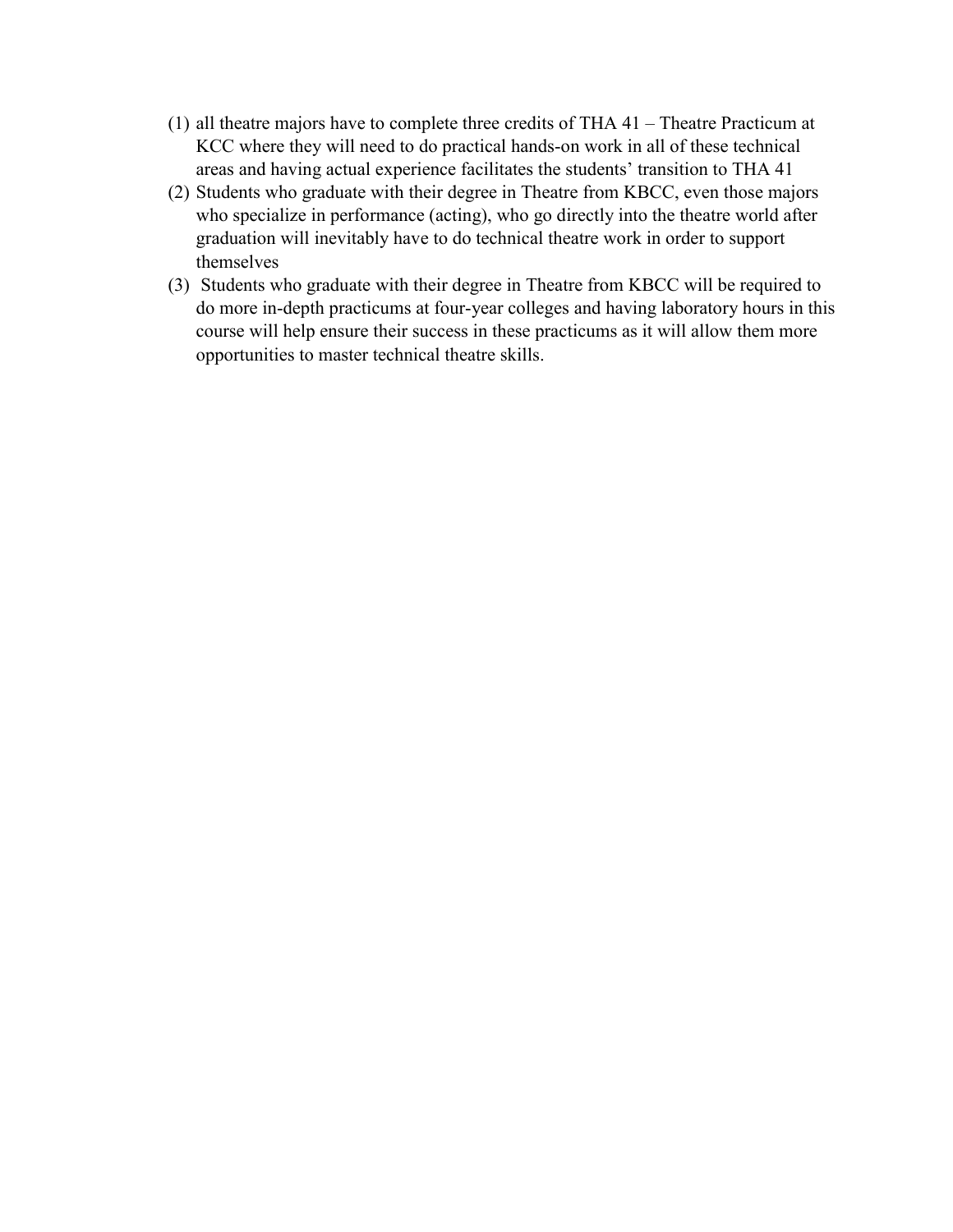

# **ORIGINAL SYLLABUS**

THA 055 – Introduction to Technical Theatre – Section: 01 Kingsborough Community College Communications and Performing Arts – Fall 2018

| Instructor:           | <b>Scott Cally</b>                 |
|-----------------------|------------------------------------|
| Office:               | E 206F                             |
| Phone:                | 718 368 5207                       |
| Office Hours:         | Mon, Tues, & Thurs 12:40-1:40      |
| Email:                | scott.cally@kbcc.cuny.edu,         |
| Class Time:           | Mon, Tues, & Thurs $11:30 - 12:30$ |
| Room:                 | M140                               |
| <b>Required Text:</b> | <b>Black Board E-Text</b>          |

#### Catalogue Description:

Introduction to Technical Production for live entertainment with special emphasis on the practice of scenic construction. Additionally, students will learn the basic skills that will allow them to function as productive members of the various crews that constitute a theatrical production. Backstage and shop safety will be emphasized throughout.

#### Course Objective:

Through this course, the student can expect to gain an overview of the basic skills needed to safely and effectively build for the theatre. Students will also learn the specifics of what is required to successfully mount a theatrical production.

#### Attendance:

Class will begin on time, and attendance will be taken at the beginning of each class. If you are not here when I call your name you are late. Students may miss six (6) classes without penalty. After that, the student will be considered excessively absent and will receive a significant reduction in their attendance grade. Students missing more than nine (9) classes will be considered unacceptably absent and will fail the class. Please note that there is no such thing as an excused absence for any reason whatsoever. So please to do not offer me any doctors notes or any other excuse forms as they will not be accepted. The allotted absences are there for illness, emergency and other commitments. In addition, three times tardy will count as one absence. It is the student's responsibility to make sure that they have been marked late instead of absent on the day of the lateness. Reconsideration will not be granted after the fact. **Students arriving more than ten minutes late will be considered absent for the entire class**. Students leaving class early will be marked absent for the entire class. If you are absent for an in class project for which you are getting graded, you will be responsible for making up the work on your own time. All students must attend the section of this course for which they are registered.

#### Late Work Policy:

Late work will NOT be accepted. Any and all work not turned in by the due date and time will receive a grade of zero. If you know that you are going to be late or absent on any given day,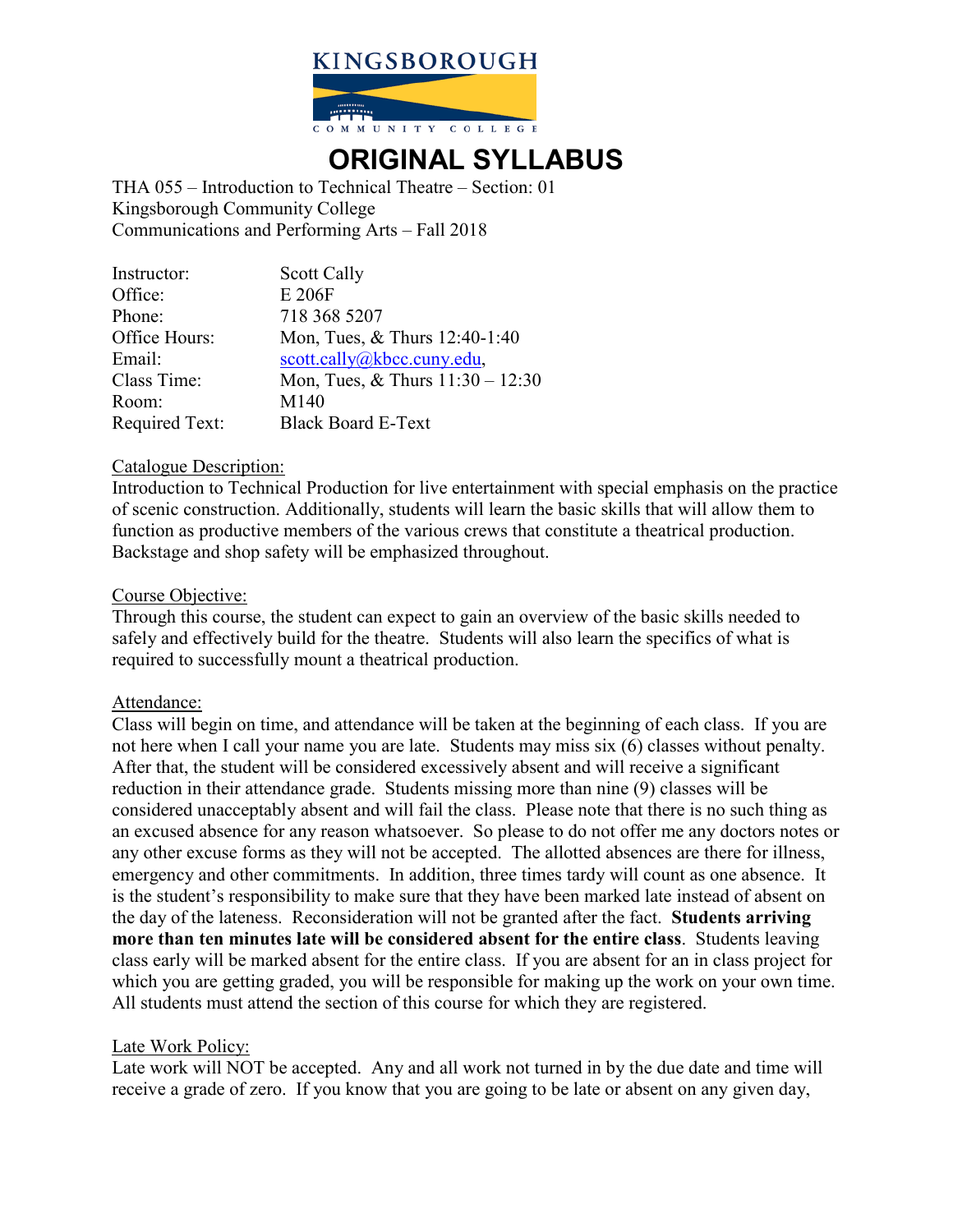feel free to turn the assignment in early. Any student missing a quiz or an exam will receive a zero. Any student who shows up more than ten minutes late for an exam may not be permitted to take the exam. If you have an emergency you are required to contact me BEFORE class. No consideration will be given after the fact.

#### Disabilities:

Students with disabilities will receive reasonable accommodation to which they are entitled. If you have a documented disability and are registered with the Accessibility Center on campus, please feel free to speak with me in private regarding your accommodation. All information will be kept strictly confidential.

#### Academic Honesty:

Cheating and plagiarism will not be tolerated and will receive the harshest penalties allowable. Anyone engaging in academic dishonesty will be removed from class and automatically receive a zero on the offending assignment and will subsequently fail the entire course. Offenders will be reported to the college and will face disciplinary procedures commensurate with Kingsborough's standing guidelines concerning academic dishonesty.

# Cell Phones:

Cell phones should not be turned on in class at anytime for any reason. All such devices should be turned off (not on vibrate) and should be put away during class. Receiving, email, text messages, or any other form of communication during class is not only disruptive to your own educational experience, but to those around you and will not be tolerated. Anyone violating this policy will be asked to leave the class and will be marked absent for the day. Anyone caught using any device during an exam will be expelled from the exam and receive a grade of zero.

#### Food and Drink:

Please do not bring food to class, as you will not be allowed to remain. The only exception is water and coffee/tea.

#### Blackboard:

The use of Blackboard online software is mandatory for all students in this class. It is where you access important documents for our class as well as check your grades. You can access blackboard through the CUNY Portal using any computer. Blackboard has a mobile app for android and iOS devices which is not required but highly recommended. This app will allow you to access all of your blackboard courses from your smartphone or tablet. We will be doing a brief demonstration of the blackboard software in class for those of you who are unfamiliar with its functionality. You can visit the helpdesk in L106 if you need more assistance.

#### Readings:

All course material we will be using instead of a textbook will be found on Blackboard in the course materials section.

| Chapter 1 | Safety                   |
|-----------|--------------------------|
| Chapter 2 | Production Organization  |
| Chapter 3 | <b>Theatrical Spaces</b> |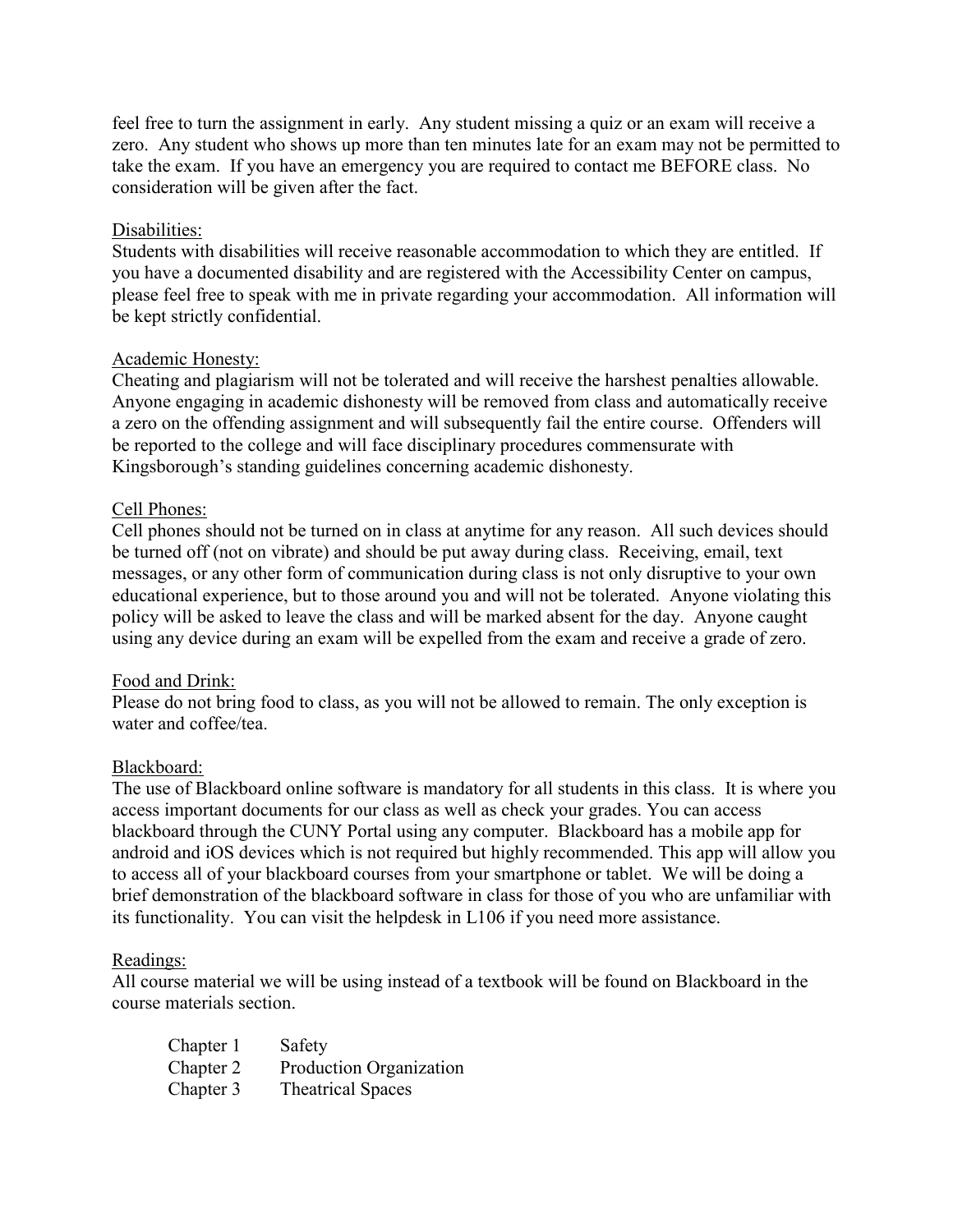| Chapter 4  | Lumber                  |
|------------|-------------------------|
| Chapter 5  | Tools                   |
| Chapter 6  | Knots                   |
| Chapter 7  | Measurements & Scale    |
| Chapter 8  | Drafting                |
| Chapter 9  | Rigging                 |
| Chapter 10 | Paint                   |
| Chapter 11 | Lighting                |
| Chapter 12 | Scenic Design           |
| Chapter 13 | Costume Design          |
| Chapter 14 | <b>Lighting Design</b>  |
| Chapter 15 | <b>Stage Management</b> |

# Communication/Email:

Email is always the best way to get in touch with me. You are required as an expectation of this class to have access to, and to regularly check your Kingsborough student email. I will regularly be sending announcements and communication to you through your KCC email and I will expect that you have received any such information. You KCC email can be configured to work directly with your mobile device or can be accessed from a web browser. The web site for KCC student email is  $kbam@kingsborough.edu$ , which contains instructions for setting up your account preferences. You may also visit the student help desk in the L-106, call them at (718) 368-6679 or email them at [helpdesk@students.kbcc.cuny.edu.](mailto:helpdesk@students.kbcc.cuny.edu)

#### Production Critique:

All students are required to attend a performance of our departments spring production of *As You Like It.* Performances are Thursday, November 15<sup>th</sup> at 5:00 PM; Friday, November 16<sup>th</sup> at 7:00 PM; Saturday, November 17<sup>th</sup> at 2:00 PM; Saturday, November 17<sup>th</sup> at 7:00 PM; Monday, November  $19<sup>th</sup>$  at 5:00 PM; and Tuesday, November  $20<sup>th</sup>$  at 5 PM. Tickets are \$5 and can be purchased at the box office starting one hour before curtain. Students will be required to write a  $600$  word production critique which will be due on November  $26<sup>th</sup>$ . Remember, this is REQUIRED, so if you need to make schedule arrangements in order to attend, start now. Any student who does not attend a performance will receive a grade of 0 for that assignment.

#### Exams/Projects:

There will be two exams as well as a comprehensive final. The exams will consist of both a written and a practical component. The first exam will be on October  $16<sup>th</sup>$  and the second on November  $19<sup>th</sup>$ . The Final will take place during our scheduled final exam period. No makeups will be given. Students missing an exam will receive a grade of 0. We will also be working on several in class projects which will affect your Attendance/Class Participation grade.

Grade Scale: Show Critique: 5% Exam 1: 25% Exam 2: 25% Final Exam: 25% Attendance/Class Participation: 20%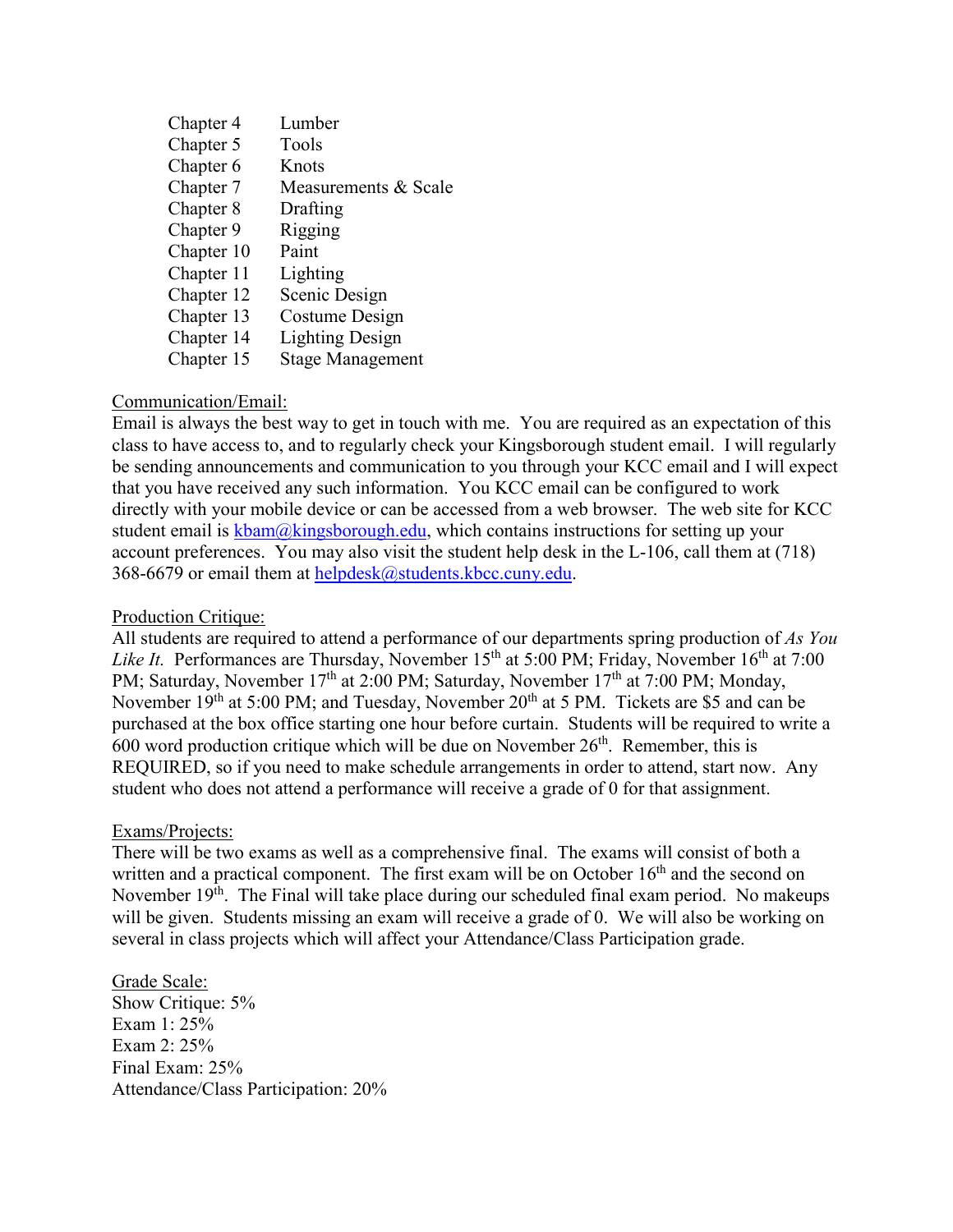# Extra Credit:

Students may attend a performance of our department's studio production of *God of Carnage* and write a critique similar to the required assignment for *As You Like It*. Performances are Wednesday, December 5<sup>th</sup> at 5:00 PM; Thursday, December 6<sup>th</sup> at 5:00 PM; Friday, December  $6<sup>th</sup>$  at 7:00 PM; and Saturday December 7<sup>th</sup> at 2:00 PM. Tickets are free, but seating is extremely limited so I suggest you show up at least 45 minutes prior to the performance. **This is the only extra credit that will be offered for this class.**

If you are having a problem with this class, please let me know, I cannot help you if I do not know there is a problem.

| <b>Week Number</b> | <b>Classroom Lectures</b>            |  |  |
|--------------------|--------------------------------------|--|--|
| Week 1             | Introduction                         |  |  |
|                    | Safety                               |  |  |
|                    | Production Organization/Basic Design |  |  |
|                    | Theory                               |  |  |
|                    |                                      |  |  |
| Week 2             | <b>Theatrical Spaces</b>             |  |  |
|                    | Introduction to Scenic Design        |  |  |
|                    | History and Theory of Theatre Spaces |  |  |
| Week 3             | Lumber and Woodworking               |  |  |
|                    | <b>Stationary Power Tools</b>        |  |  |
|                    | Power Tools                          |  |  |
|                    | <b>Hand Tools</b>                    |  |  |
|                    |                                      |  |  |
| Week 4             | Scenic Construction                  |  |  |
|                    | Exam 1                               |  |  |
|                    |                                      |  |  |
| Week 5             | Knots                                |  |  |
|                    | Measurements & Scale                 |  |  |
|                    |                                      |  |  |
| Week 6             | Rigging Theory                       |  |  |
|                    | <b>Rigging Demonstration</b>         |  |  |
|                    |                                      |  |  |
| Week 7             | Introduction to Costume Design       |  |  |
|                    | <b>Costume Construction</b>          |  |  |
|                    |                                      |  |  |
|                    | Introduction to Lighting Design      |  |  |
| Week 8             | Electrics                            |  |  |
|                    |                                      |  |  |
|                    |                                      |  |  |
| Week 9             | Introduction to Sound Design         |  |  |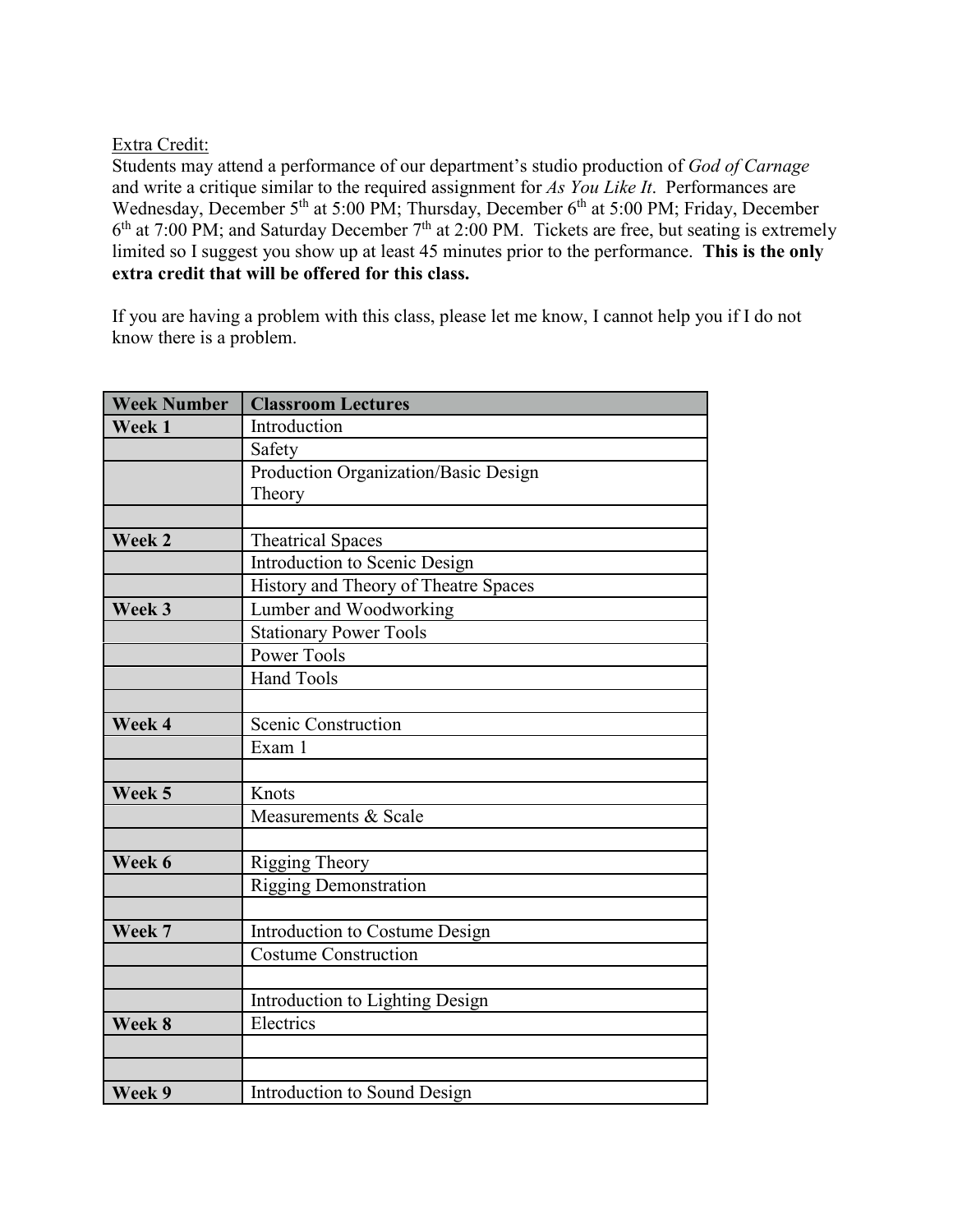|         | Sound System Demonstration    |  |
|---------|-------------------------------|--|
|         | Exam 2                        |  |
|         |                               |  |
| Week 10 | Paint                         |  |
|         | Color Theory                  |  |
|         | Paint Technique Demonstration |  |
|         |                               |  |
| Week 11 | Paint Project                 |  |
|         |                               |  |
| Week 12 | Management                    |  |
|         |                               |  |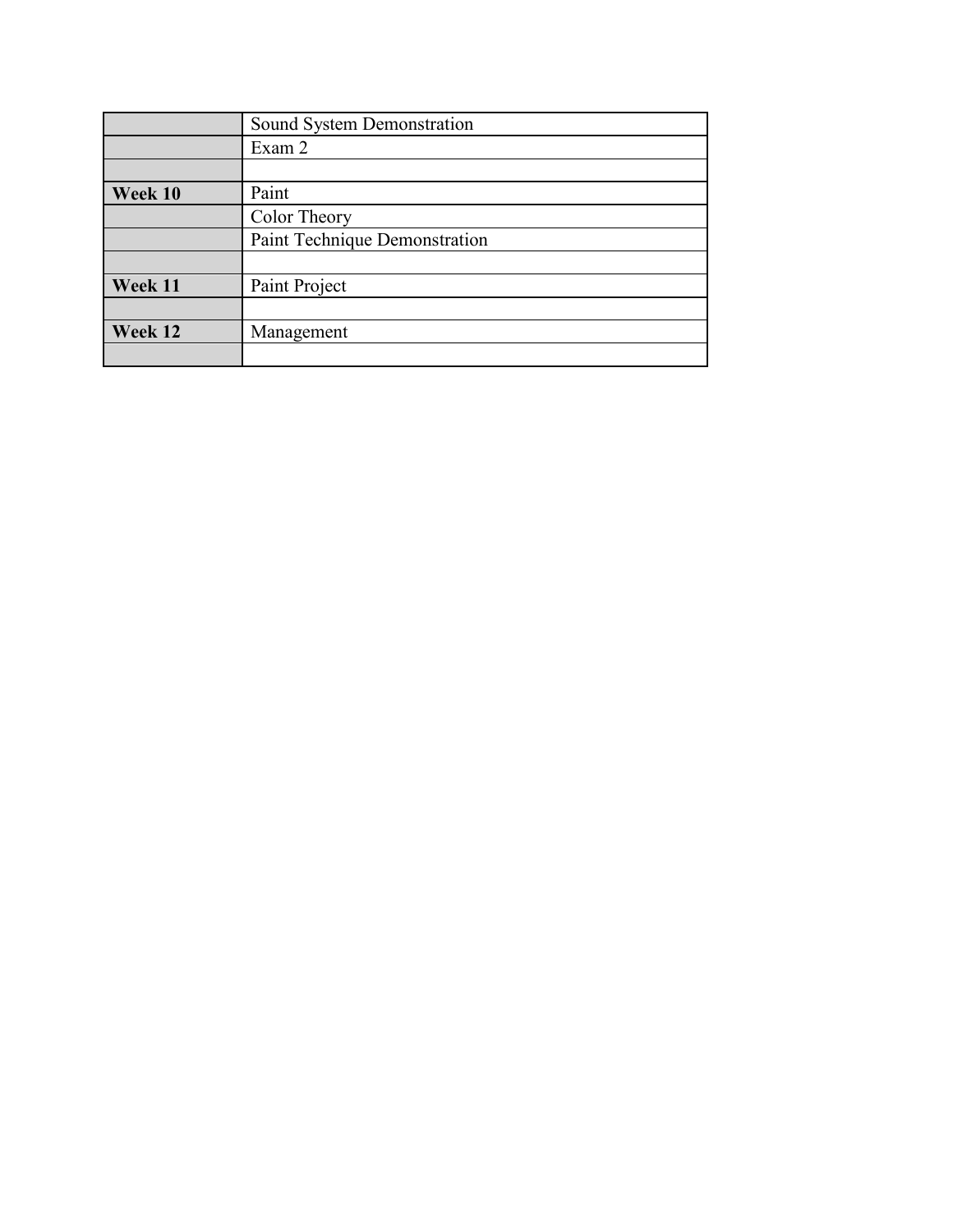

# **UPDATED SYLLABUS**

THA 055 – Introduction to Technical Theatre – Section: 01 Kingsborough Community College Communications and Performing Arts – Fall 2018

| Instructor:           | <b>Scott Cally</b>                 |
|-----------------------|------------------------------------|
| Office:               | E 206F                             |
| Phone:                | 718 368 5207                       |
| Office Hours:         | Mon, Tues, & Thurs 12:40-1:40      |
| Email:                | scott.cally@kbcc.cuny.edu,         |
| Class Time:           | Mon, Tues, & Thurs $11:30 - 12:30$ |
| Room:                 | M140                               |
| <b>Required Text:</b> | <b>Black Board E-Text</b>          |

#### Catalogue Description:

Introduction to Technical Production for live entertainment with special emphasis on the practice of scenic construction. Additionally, students will learn the basic skills that will allow them to function as productive members of the various crews that constitute a theatrical production. Backstage and shop safety will be emphasized throughout.

#### Course Objective:

Through this course, the student can expect to gain an overview of the basic skills needed to safely and effectively build for the theatre. Students will also learn the specifics of what is required to successfully mount a theatrical production. Students will learn theories of technical theatre in two hours of weekly lectures and students will apply these theories in two hours of weekly laboratory time that will be spent learning to operate/program equipment and build required set pieces for theatrical productions.

#### Attendance:

Class will begin on time, and attendance will be taken at the beginning of each class. If you are not here when I call your name you are late. Students may miss six (6) classes without penalty. After that, the student will be considered excessively absent and will receive a significant reduction in their attendance grade. Students missing more than nine (9) classes will be considered unacceptably absent and will fail the class. Please note that there is no such thing as an excused absence for any reason whatsoever. So please to do not offer me any doctors notes or any other excuse forms as they will not be accepted. The allotted absences are there for illness, emergency and other commitments. In addition, three times tardy will count as one absence. It is the student's responsibility to make sure that they have been marked late instead of absent on the day of the lateness. Reconsideration will not be granted after the fact. **Students arriving more than ten minutes late will be considered absent for the entire class**. Students leaving class early will be marked absent for the entire class. If you are absent for an in class project for which you are getting graded, you will be responsible for making up the work on your own time. All students must attend the section of this course for which they are registered.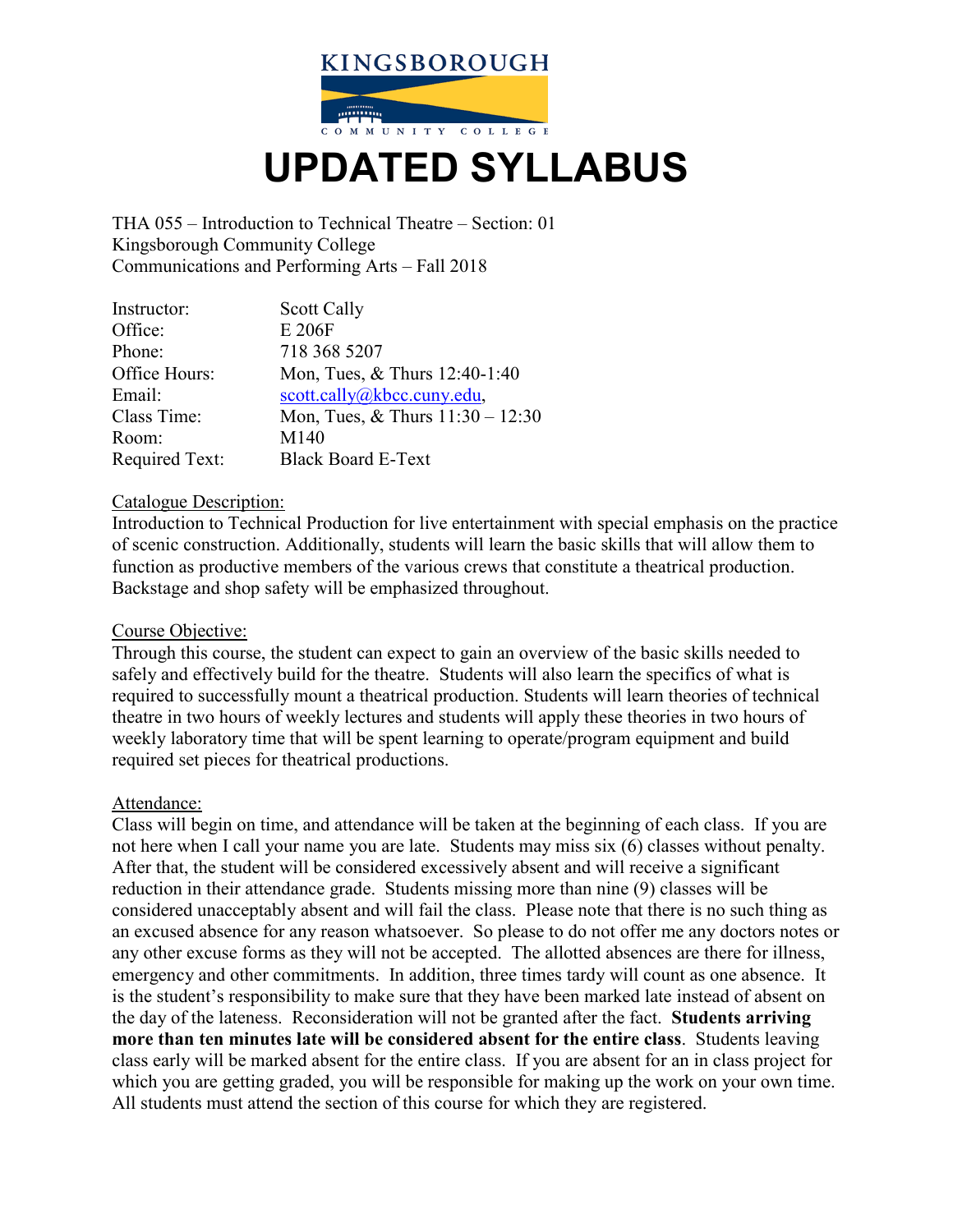#### Late Work Policy:

Late work will NOT be accepted. Any and all work not turned in by the due date and time will receive a grade of zero. If you know that you are going to be late or absent on any given day, feel free to turn the assignment in early. Any student missing a quiz or an exam will receive a zero. Any student who shows up more than ten minutes late for an exam may not be permitted to take the exam. If you have an emergency you are required to contact me BEFORE class. No consideration will be given after the fact.

# Disabilities:

Students with disabilities will receive reasonable accommodation to which they are entitled. If you have a documented disability and are registered with the Accessibility Center on campus, please feel free to speak with me in private regarding your accommodation. All information will be kept strictly confidential.

# Academic Honesty:

Cheating and plagiarism will not be tolerated and will receive the harshest penalties allowable. Anyone engaging in academic dishonesty will be removed from class and automatically receive a zero on the offending assignment and will subsequently fail the entire course. Offenders will be reported to the college and will face disciplinary procedures commensurate with Kingsborough's standing guidelines concerning academic dishonesty.

# Cell Phones:

Cell phones should not be turned on in class at anytime for any reason. All such devices should be turned off (not on vibrate) and should be put away during class. Receiving, email, text messages, or any other form of communication during class is not only disruptive to your own educational experience, but to those around you and will not be tolerated. Anyone violating this policy will be asked to leave the class and will be marked absent for the day. Anyone caught using any device during an exam will be expelled from the exam and receive a grade of zero.

# Safety:

A theatre and its adjoining shops can be a dangerous place. All students are expected to fully adhere to safety guidelines set forth on the first day of class. Safety is not just one person's job; it is the responsibility of everyone in class to make sure that they and those around them are working in a safe manner. Every student has the right to stop anything that they consider to be unsafe.

#### Dress:

You will be doing real work in this class. Only wear clothes in which you are willing to get dirty. On the days that we will be painting please wear your oldest cloths because you will get paint on yourself. Proper dress is required for every class. Absolutely no open toed shoes are allowed. Preferably students will wear rubber soled sneakers and long jeans. No loose jewelry or clothing. Students with long hair must have it tied back.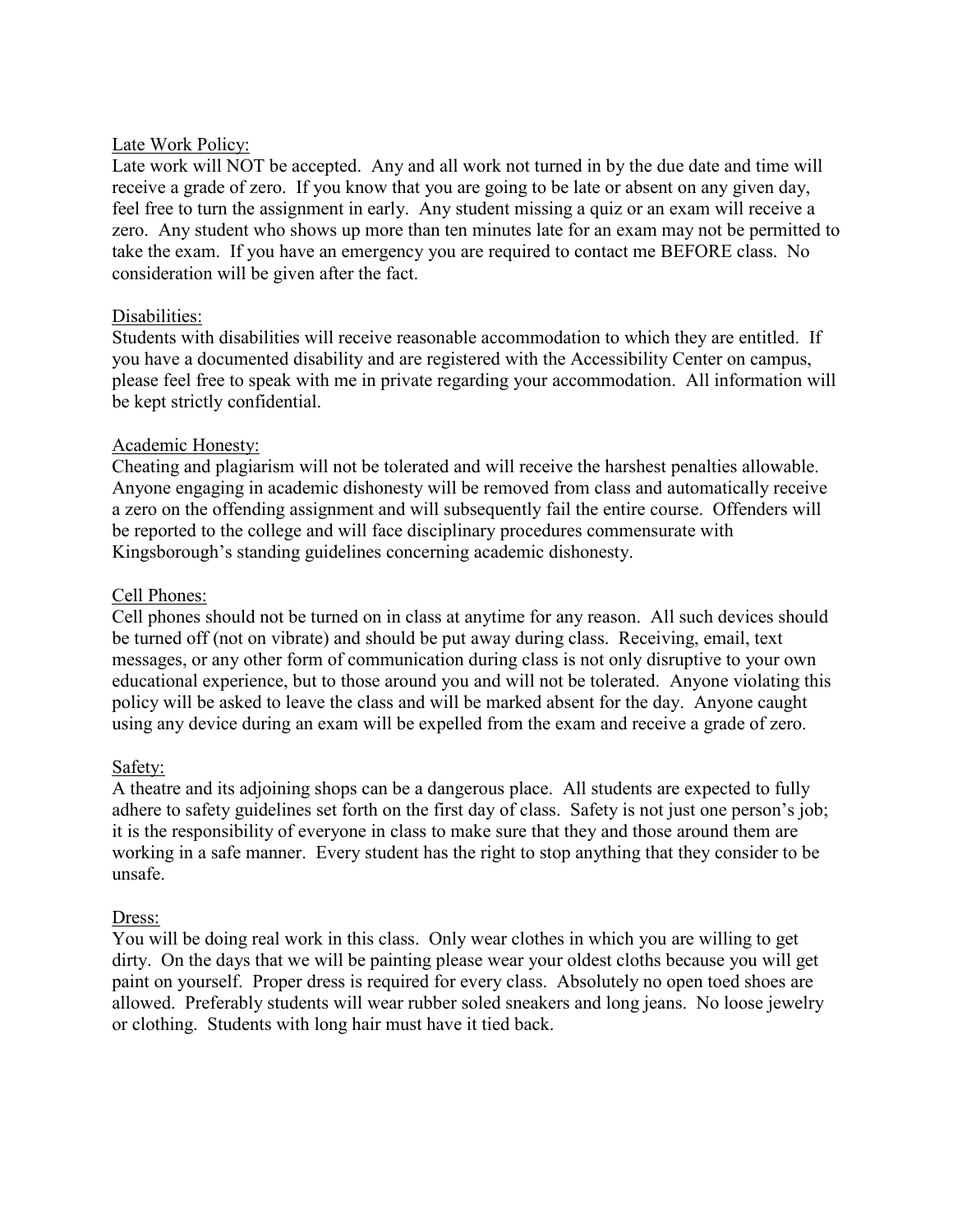#### Food and Drink:

Food and drink of any kind is not permitted in the Scene Shop, Theatre, M103, Dressing Rooms, and Lobby. The only exception is water and coffee/tea. Please do not bring food to class, as you will not be allowed to remain.

# Blackboard:

The use of Blackboard online software is mandatory for all students in this class. It is where you access important documents for our class as well as check your grades. You can access blackboard through the CUNY Portal using any computer. Blackboard has a mobile app for android and iOS devices which is not required but highly recommended. This app will allow you to access all of your blackboard courses from your smartphone or tablet. We will be doing a brief demonstration of the blackboard software in class for those of you who are unfamiliar with its functionality. You can visit the helpdesk in L106 if you need more assistance.

# Readings:

All course material we will be using instead of a textbook will be found on Blackboard in the course materials section.

# Communication/Email:

Email is always the best way to get in touch with me. You are required as an expectation of this class to have access to, and to regularly check your Kingsborough student email. I will regularly be sending announcements and communication to you through your KCC email and I will expect that you have received any such information. You KCC email can be configured to work directly with your mobile device or can be accessed from a web browser. The web site for KCC student email is  $kbam@kingsborough.edu$ , which contains instructions for setting up your account preferences. You may also visit the student help desk in the L-106, call them at (718) 368-6679 or email them at [helpdesk@students.kbcc.cuny.edu.](mailto:helpdesk@students.kbcc.cuny.edu)

# Production Critique:

All students are required to attend a performance of our departments spring production of *As You Like It.* Performances are Thursday, November 15<sup>th</sup> at 5:00 PM; Friday, November 16<sup>th</sup> at 7:00 PM; Saturday, November 17<sup>th</sup> at 2:00 PM; Saturday, November 17<sup>th</sup> at 7:00 PM; Monday, November  $19<sup>th</sup>$  at 5:00 PM; and Tuesday, November  $20<sup>th</sup>$  at 5 PM. Tickets are \$5 and can be purchased at the box office starting one hour before curtain. Students will be required to write a  $600$  word production critique which will be due on November  $26<sup>th</sup>$ . Remember, this is REQUIRED, so if you need to make schedule arrangements in order to attend, start now. Any student who does not attend a performance will receive a grade of 0 for that assignment.

#### Exams/Projects:

There will be two exams as well as a comprehensive final. The exams will consist of both a written and a practical component. The first exam will be on October  $16<sup>th</sup>$  and the second on November  $19<sup>th</sup>$ . The Final will take place during our scheduled final exam period. No makeups will be given. Students missing an exam will receive a grade of 0. We will also be working on several in class projects which will affect your Attendance/Class Participation grade.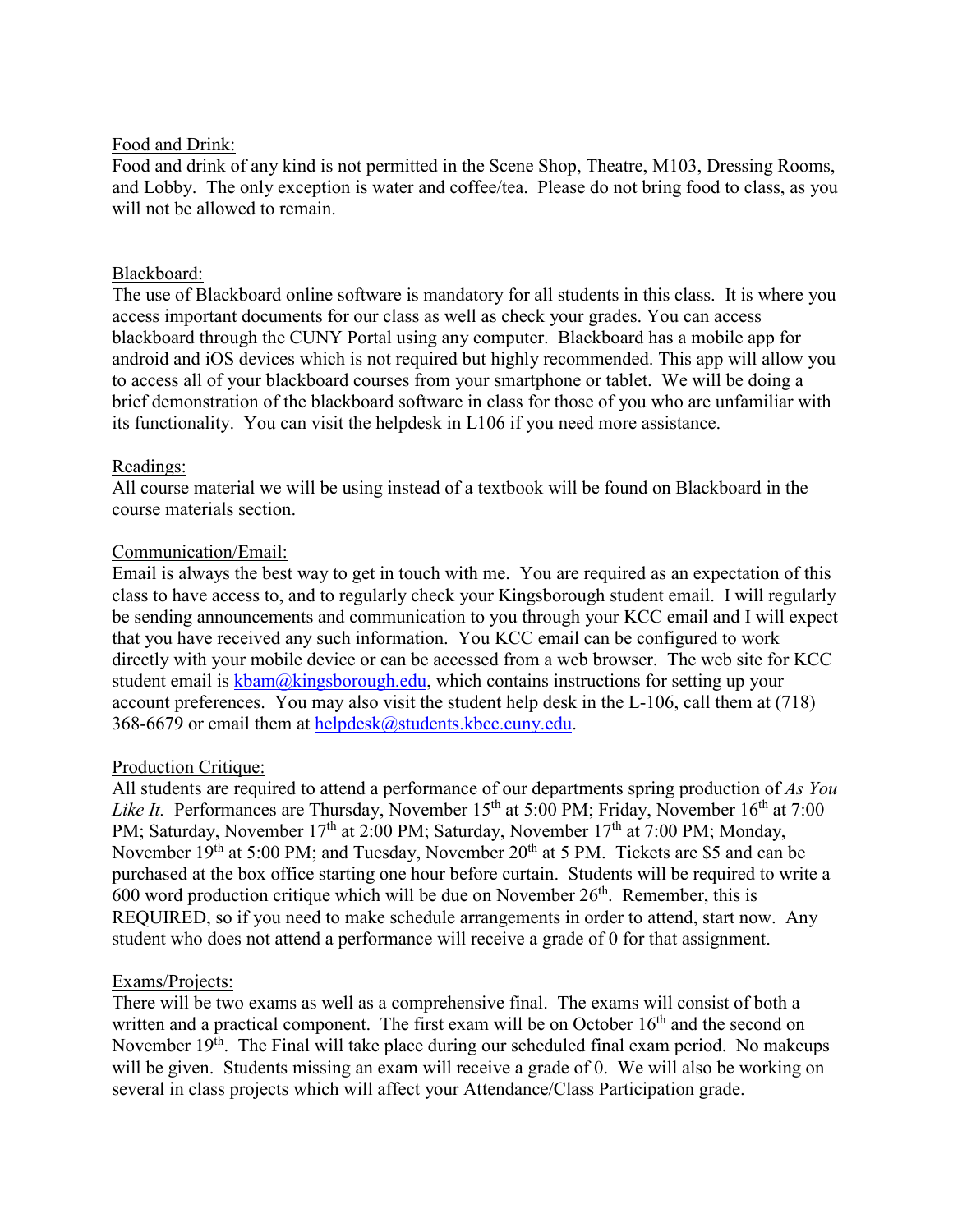Grade Scale: Show Critique: 5% Exam 1: 25% Exam 2: 25% Final Exam: 25% Attendance/Class Participation: 20%

#### Extra Credit:

Students may attend a performance of our department's studio production of *God of Carnage* and write a critique similar to the required assignment for *As You Like It*. Performances are Wednesday, December 5<sup>th</sup> at 5:00 PM; Thursday, December 6<sup>th</sup> at 5:00 PM; Friday, December  $6<sup>th</sup>$  at 7:00 PM; and Saturday December 7<sup>th</sup> at 2:00 PM. Tickets are free, but seating is extremely limited so I suggest you show up at least 45 minutes prior to the performance. **This is the only extra credit that will be offered for this class.**

If you are having a problem with this class, please let me know, I cannot help you if I do not know there is a problem.

| <b>Week Number</b> | <b>Weekly Two Hour Lecture</b>                                                                                                               | <b>Weekly Two Hour Lab</b>                                                                                                                                                                                                                                                          |
|--------------------|----------------------------------------------------------------------------------------------------------------------------------------------|-------------------------------------------------------------------------------------------------------------------------------------------------------------------------------------------------------------------------------------------------------------------------------------|
| Week 1             | Introduction<br>Safety/Production Organization<br><b>Basic Design Theory</b><br><b>Readings:</b> Chapters 1& 2                               | Group Activity - In small groups<br>students Will have to write a technical<br>schedule for a sample production, plot<br>out the expected phases of a production,<br>and solve some hypothetical technical<br>problems. The goal is to learn to<br>communicate as a technical team. |
|                    |                                                                                                                                              |                                                                                                                                                                                                                                                                                     |
| Week 2             | <b>Theatrical Spaces</b><br>Introduction to Scenic Design<br>History and Theory of Theatrical<br><b>Spaces</b><br><b>Readings: Chapter 3</b> | Scenic Design Research Project – Each<br>student must create their own scale model<br>of what the stage will look like for that<br>semester's upcoming show using<br>woodblocks and shapes to represent<br>theatre parts and set pieces.                                            |
|                    |                                                                                                                                              |                                                                                                                                                                                                                                                                                     |
| Week 3             | Lumber and Woodworking<br><b>Stationary Power Tools</b><br><b>Power Tools</b><br><b>Hand Tools</b><br><b>Readings:</b> Chapters 4 & 5        | <b>Construction Project - Students will</b><br>work as a group to build the platform on<br>which the set for the next show will be<br>constructed.                                                                                                                                  |
|                    |                                                                                                                                              |                                                                                                                                                                                                                                                                                     |
| Week 4             | Scenic Construction<br>Exam 1                                                                                                                | <b>Expanded Practical Construction</b><br><b>Project</b> – Using the platform that<br>students built the previous week the<br>group will add fine details and finishing                                                                                                             |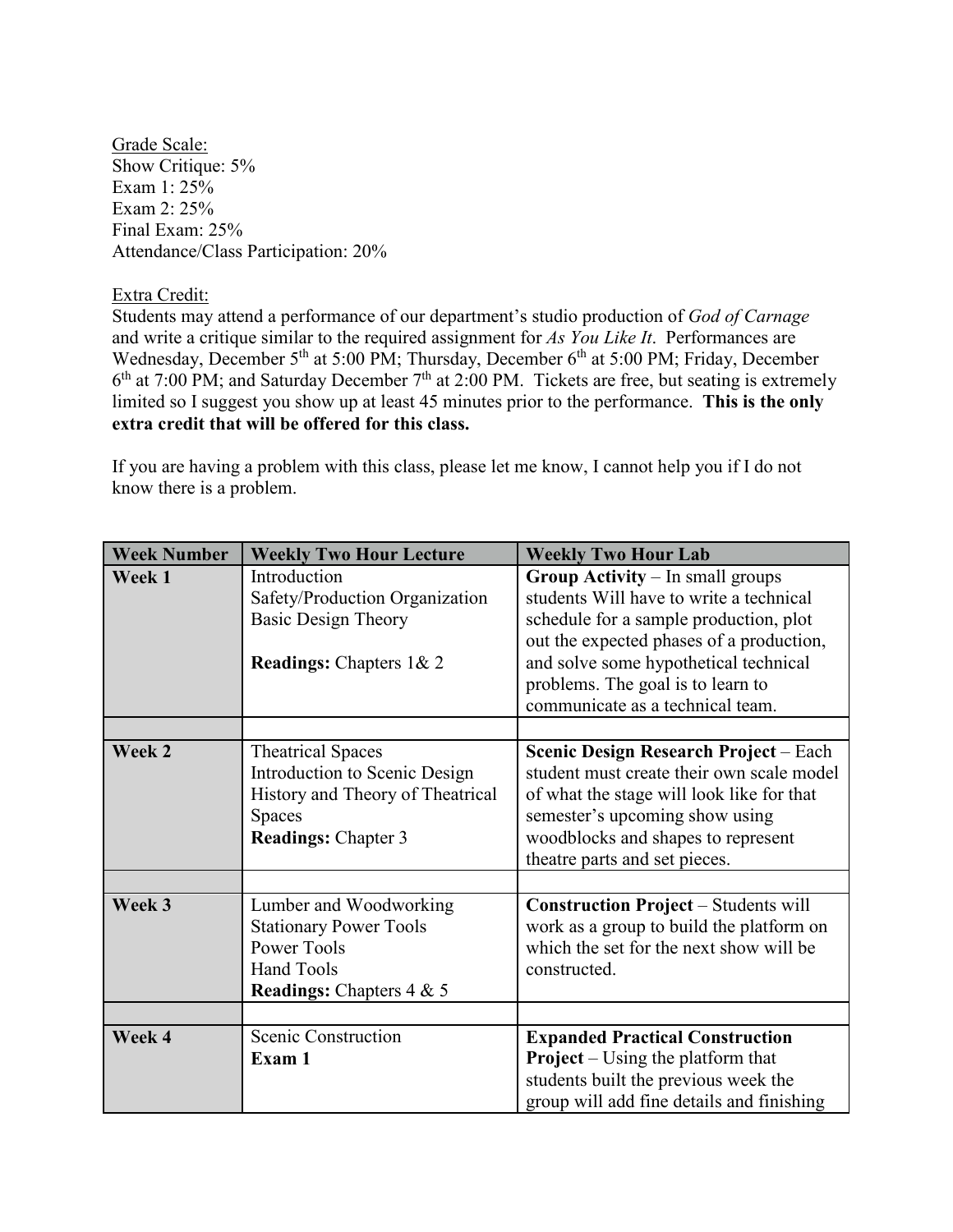|         |                                                                                              | touches to the platform.                                                                                                                                                                                                                                                   |
|---------|----------------------------------------------------------------------------------------------|----------------------------------------------------------------------------------------------------------------------------------------------------------------------------------------------------------------------------------------------------------------------------|
|         |                                                                                              |                                                                                                                                                                                                                                                                            |
| Week 5  | Knots<br>Measurements & Scale<br><b>Readings:</b> Chapter 6 & 7                              | <b>Drafting Project</b> - Students will each<br>construct their own ground plan based on<br>the next show and create working<br>drawings of what how set pieces will be<br>placed in relation to each other using the<br>principles of measurement and scale.              |
| Week 6  | <b>Rigging Theory</b><br><b>Rigging Demonstration</b><br>Readings: Chapter 8 & 9             | <b>Rigging Project</b> – Students will practice<br>operating the rigging system to raise and<br>lower curtains and set pieces. Students<br>will apply the knots they learned to tie to<br>secure different parts of the rigging.                                           |
| Week 7  | Introduction to Costume Design<br><b>Costume Construction</b><br><b>Readings: Chapter 13</b> | <b>Sewing Lab</b> – Students will sit behind<br>sewing machines and learn how to turn<br>them on, feed fabric, and will make the<br>different basic stitches using the<br>machines. Students will work together in<br>small groups to create costume patterns<br>on paper. |
| Week 8  | Introduction to Lighting Design<br>Electrics<br><b>Readings: Chapter 11</b>                  | Lighting Programming - Students will<br>use the lighting board language that they<br>have learned to program light cues into<br>the light board for a theatre show.<br>Students will also learn how to operate<br>the board manually.                                      |
| Week 9  | Introduction to Sound Design<br>Sound System Demonstration<br>Exam 2                         | <b>Sound Editing Project - Students will</b><br>practice using the sound board software.<br>Students working together will have to do<br>a playback, a record, and a basic edit.                                                                                           |
| Week 10 | Paint and Color Theory<br><b>Readings: Chapter 10</b>                                        | <b>Flat Construction Project - Students</b><br>will work together to construct a large<br>canvas frame that will serve as the basis<br>for creating background scenery.                                                                                                    |
| Week 11 | <b>Painting Techniques</b><br><b>Readings: Chapter 12</b>                                    | <b>Expanded Paint Project</b> – Students will<br>use the frame that was constructed the<br>week prior in lab and use it to<br>demonstrate wood grain, marble<br>treatment, and wet blend painting                                                                          |